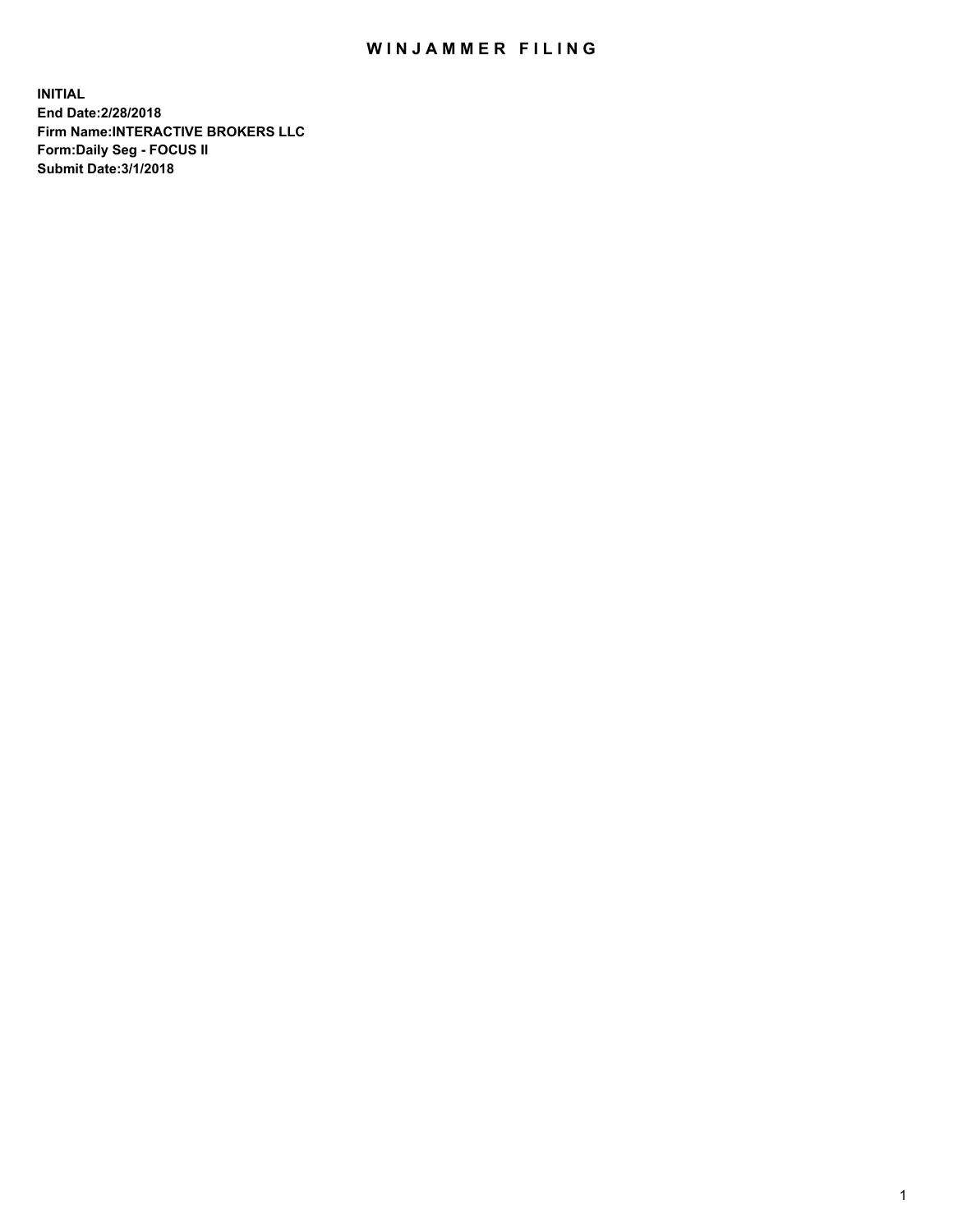## **INITIAL End Date:2/28/2018 Firm Name:INTERACTIVE BROKERS LLC Form:Daily Seg - FOCUS II Submit Date:3/1/2018 Daily Segregation - Cover Page**

| Name of Company<br><b>Contact Name</b><br><b>Contact Phone Number</b><br><b>Contact Email Address</b>                                                                                                                                                                                                                          | <b>INTERACTIVE BROKERS LLC</b><br>James Menicucci<br>203-618-8085<br>jmenicucci@interactivebrokers.c<br>om |
|--------------------------------------------------------------------------------------------------------------------------------------------------------------------------------------------------------------------------------------------------------------------------------------------------------------------------------|------------------------------------------------------------------------------------------------------------|
| FCM's Customer Segregated Funds Residual Interest Target (choose one):<br>a. Minimum dollar amount: ; or<br>b. Minimum percentage of customer segregated funds required:% ; or<br>c. Dollar amount range between: and; or<br>d. Percentage range of customer segregated funds required between:% and%.                         | $\overline{\mathbf{0}}$<br>0<br>155,000,000 245,000,000<br>0 <sub>0</sub>                                  |
| FCM's Customer Secured Amount Funds Residual Interest Target (choose one):<br>a. Minimum dollar amount: ; or<br>b. Minimum percentage of customer secured funds required:%; or<br>c. Dollar amount range between: and; or<br>d. Percentage range of customer secured funds required between: % and %.                          | $\overline{\mathbf{0}}$<br>0<br>80,000,000 120,000,000<br>0 <sub>0</sub>                                   |
| FCM's Cleared Swaps Customer Collateral Residual Interest Target (choose one):<br>a. Minimum dollar amount: ; or<br>b. Minimum percentage of cleared swaps customer collateral required:% ; or<br>c. Dollar amount range between: and; or<br>d. Percentage range of cleared swaps customer collateral required between:% and%. | $\overline{\mathbf{0}}$<br>$\overline{\mathbf{0}}$<br>0 <sub>0</sub><br>0 <sub>0</sub>                     |

Attach supporting documents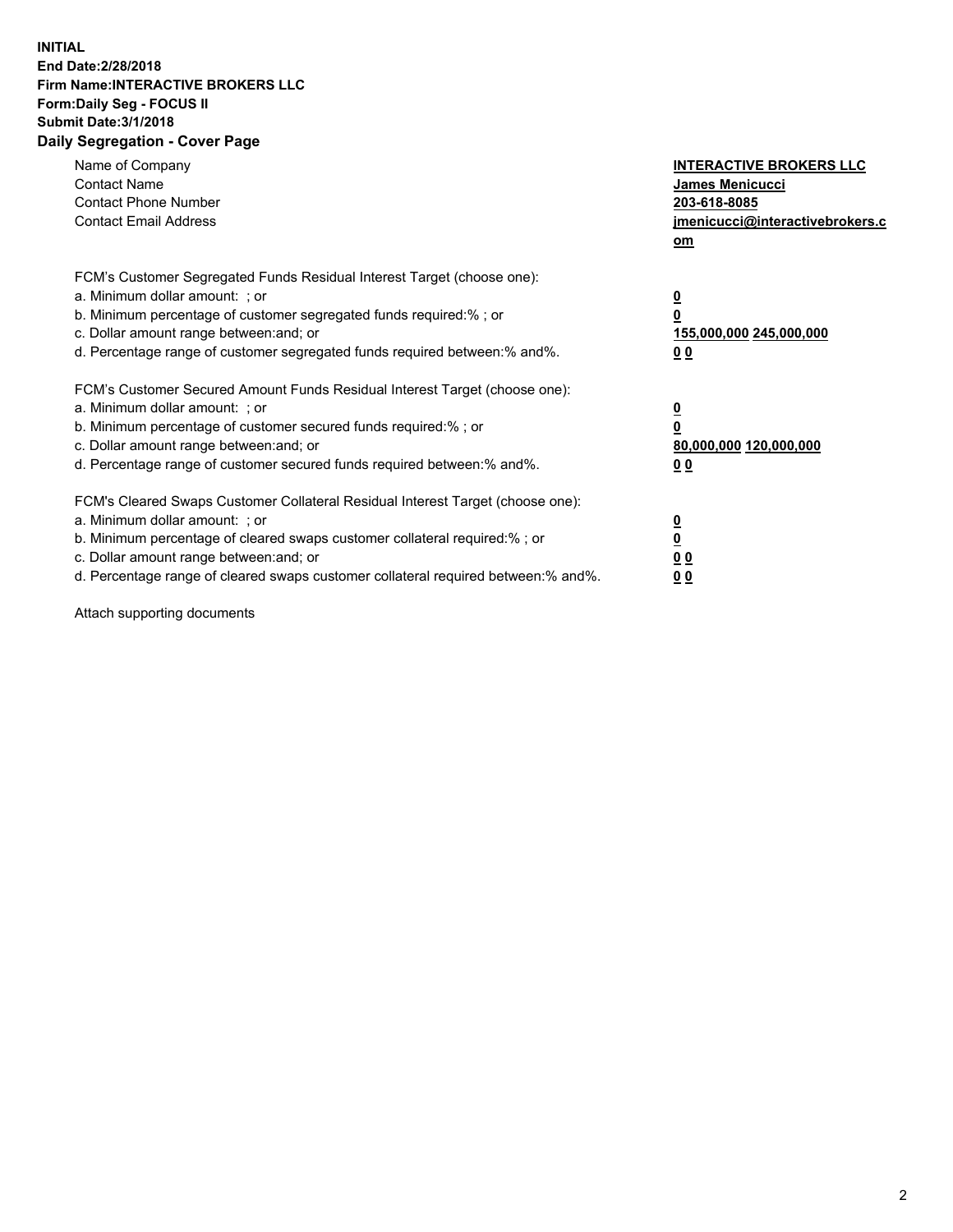## **INITIAL End Date:2/28/2018 Firm Name:INTERACTIVE BROKERS LLC Form:Daily Seg - FOCUS II Submit Date:3/1/2018 Daily Segregation - Secured Amounts**

|     | Foreign Futures and Foreign Options Secured Amounts                                         |                                                |
|-----|---------------------------------------------------------------------------------------------|------------------------------------------------|
|     | Amount required to be set aside pursuant to law, rule or regulation of a foreign            | $0$ [7305]                                     |
|     | government or a rule of a self-regulatory organization authorized thereunder                |                                                |
| 1.  | Net ledger balance - Foreign Futures and Foreign Option Trading - All Customers             |                                                |
|     | A. Cash                                                                                     | 489,005,379 [7315]                             |
|     | B. Securities (at market)                                                                   | $0$ [7317]                                     |
| 2.  | Net unrealized profit (loss) in open futures contracts traded on a foreign board of trade   | -11,115,913 [7325]                             |
| 3.  | Exchange traded options                                                                     |                                                |
|     | a. Market value of open option contracts purchased on a foreign board of trade              | 358,494 [7335]                                 |
|     | b. Market value of open contracts granted (sold) on a foreign board of trade                | -59,840 [7337]                                 |
| 4.  | Net equity (deficit) (add lines 1.2. and 3.)                                                | 478,188,120 [7345]                             |
| 5.  | Account liquidating to a deficit and account with a debit balances - gross amount           | 2,450 [7351]                                   |
|     | Less: amount offset by customer owned securities                                            | 0 [7352] 2,450 [7354]                          |
| 6.  | Amount required to be set aside as the secured amount - Net Liquidating Equity              | 478,190,570 [7355]                             |
|     | Method (add lines 4 and 5)                                                                  |                                                |
| 7.  | Greater of amount required to be set aside pursuant to foreign jurisdiction (above) or line | 478,190,570 [7360]                             |
|     | 6.                                                                                          |                                                |
|     | FUNDS DEPOSITED IN SEPARATE REGULATION 30.7 ACCOUNTS                                        |                                                |
| 1.  | Cash in banks                                                                               |                                                |
|     | A. Banks located in the United States                                                       | 101,023,021 [7500]                             |
|     | B. Other banks qualified under Regulation 30.7                                              | 0 [7520] 101,023,021 [7530]                    |
| 2.  | Securities                                                                                  |                                                |
|     | A. In safekeeping with banks located in the United States                                   | 363,065,490 [7540]                             |
|     | B. In safekeeping with other banks qualified under Regulation 30.7                          | 0 [7560] 363,065,490 [7570]                    |
| 3.  | Equities with registered futures commission merchants                                       |                                                |
|     | A. Cash                                                                                     | $0$ [7580]                                     |
|     | <b>B.</b> Securities                                                                        | $0$ [7590]                                     |
|     | C. Unrealized gain (loss) on open futures contracts                                         | $0$ [7600]                                     |
|     | D. Value of long option contracts                                                           | $0$ [7610]                                     |
|     | E. Value of short option contracts                                                          | 0 [7615] 0 [7620]                              |
| 4.  | Amounts held by clearing organizations of foreign boards of trade                           |                                                |
|     | A. Cash                                                                                     | $0$ [7640]                                     |
|     | <b>B.</b> Securities                                                                        | $0$ [7650]                                     |
|     | C. Amount due to (from) clearing organization - daily variation                             | $0$ [7660]                                     |
|     | D. Value of long option contracts                                                           | $0$ [7670]                                     |
|     | E. Value of short option contracts                                                          | 0 [7675] 0 [7680]                              |
| 5.  | Amounts held by members of foreign boards of trade                                          |                                                |
|     | A. Cash                                                                                     | 156,138,348 [7700]                             |
|     | <b>B.</b> Securities                                                                        | $0$ [7710]                                     |
|     | C. Unrealized gain (loss) on open futures contracts                                         | -17,311,267 [7720]                             |
|     | D. Value of long option contracts                                                           | 358,494 [7730]                                 |
|     | E. Value of short option contracts                                                          | <mark>-59,840</mark> [7735] 139,125,735 [7740] |
| 6.  | Amounts with other depositories designated by a foreign board of trade                      | $0$ [7760]                                     |
| 7.  | Segregated funds on hand                                                                    | $0$ [7765]                                     |
| 8.  | Total funds in separate section 30.7 accounts                                               | 603,214,246 [7770]                             |
| 9.  | Excess (deficiency) Set Aside for Secured Amount (subtract line 7 Secured Statement         | 125,023,676 [7380]                             |
|     | Page 1 from Line 8)                                                                         |                                                |
| 10. | Management Target Amount for Excess funds in separate section 30.7 accounts                 | 80,000,000 [7780]                              |
| 11. | Excess (deficiency) funds in separate 30.7 accounts over (under) Management Target          | 45,023,676 [7785]                              |
|     |                                                                                             |                                                |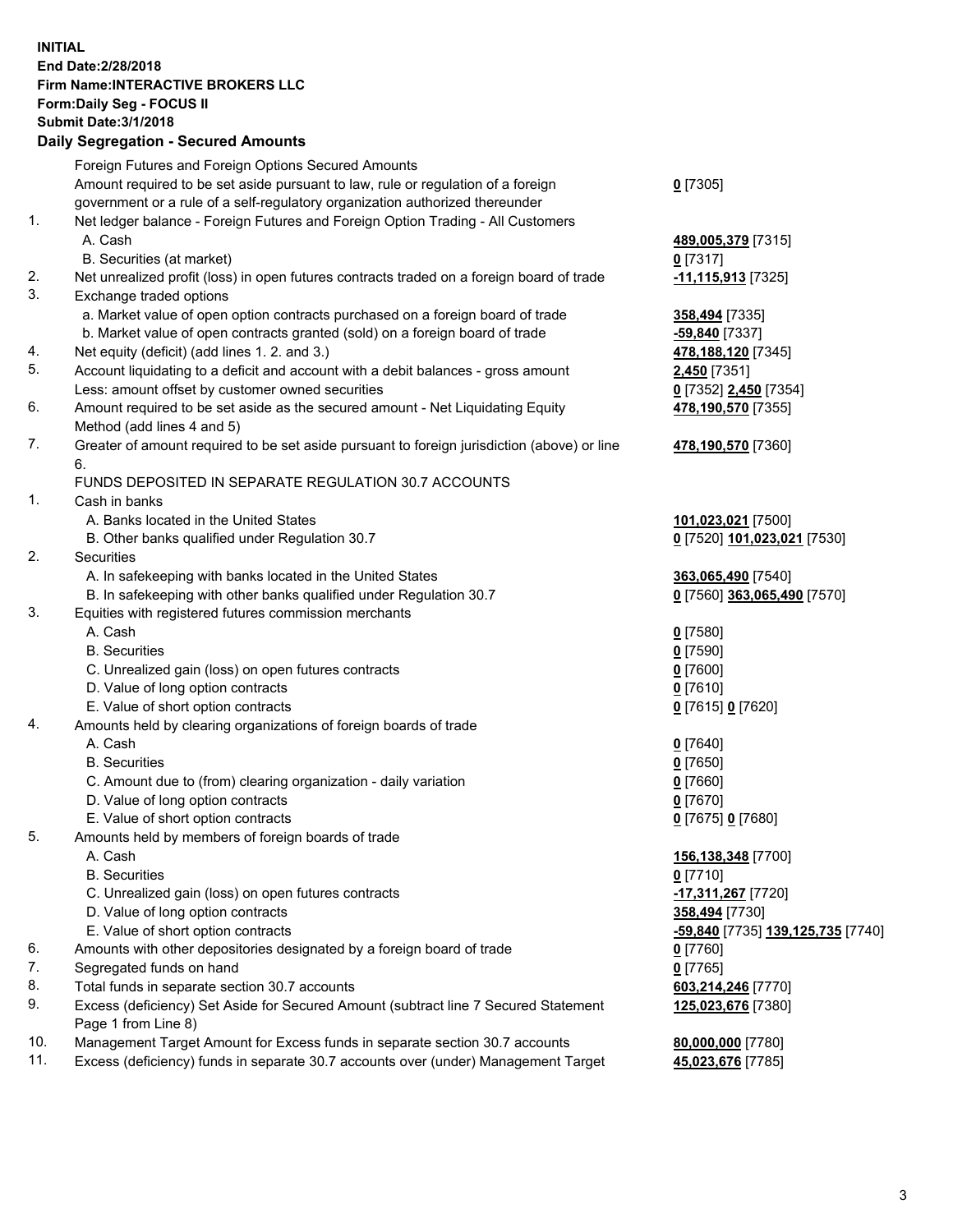**INITIAL End Date:2/28/2018 Firm Name:INTERACTIVE BROKERS LLC Form:Daily Seg - FOCUS II Submit Date:3/1/2018 Daily Segregation - Segregation Statement** SEGREGATION REQUIREMENTS(Section 4d(2) of the CEAct) 1. Net ledger balance A. Cash **4,477,501,029** [7010] B. Securities (at market) **0** [7020] 2. Net unrealized profit (loss) in open futures contracts traded on a contract market **62,061,517** [7030] 3. Exchange traded options A. Add market value of open option contracts purchased on a contract market **229,964,886** [7032] B. Deduct market value of open option contracts granted (sold) on a contract market **-242,963,203** [7033] 4. Net equity (deficit) (add lines 1, 2 and 3) **4,526,564,229** [7040] 5. Accounts liquidating to a deficit and accounts with debit balances - gross amount **349,187** [7045] Less: amount offset by customer securities **0** [7047] **349,187** [7050] 6. Amount required to be segregated (add lines 4 and 5) **4,526,913,416** [7060] FUNDS IN SEGREGATED ACCOUNTS 7. Deposited in segregated funds bank accounts A. Cash **1,092,021,650** [7070] B. Securities representing investments of customers' funds (at market) **2,477,845,550** [7080] C. Securities held for particular customers or option customers in lieu of cash (at market) **0** [7090] 8. Margins on deposit with derivatives clearing organizations of contract markets A. Cash **19,427,444** [7100] B. Securities representing investments of customers' funds (at market) **1,132,952,160** [7110] C. Securities held for particular customers or option customers in lieu of cash (at market) **0** [7120] 9. Net settlement from (to) derivatives clearing organizations of contract markets **18,384,062** [7130] 10. Exchange traded options A. Value of open long option contracts **231,383,737** [7132] B. Value of open short option contracts **-244,409,923** [7133] 11. Net equities with other FCMs A. Net liquidating equity **0** [7140] B. Securities representing investments of customers' funds (at market) **0** [7160] C. Securities held for particular customers or option customers in lieu of cash (at market) **0** [7170] 12. Segregated funds on hand **0** [7150] 13. Total amount in segregation (add lines 7 through 12) **4,727,604,680** [7180] 14. Excess (deficiency) funds in segregation (subtract line 6 from line 13) **200,691,264** [7190] 15. Management Target Amount for Excess funds in segregation **155,000,000** [7194] **45,691,264** [7198]

16. Excess (deficiency) funds in segregation over (under) Management Target Amount Excess